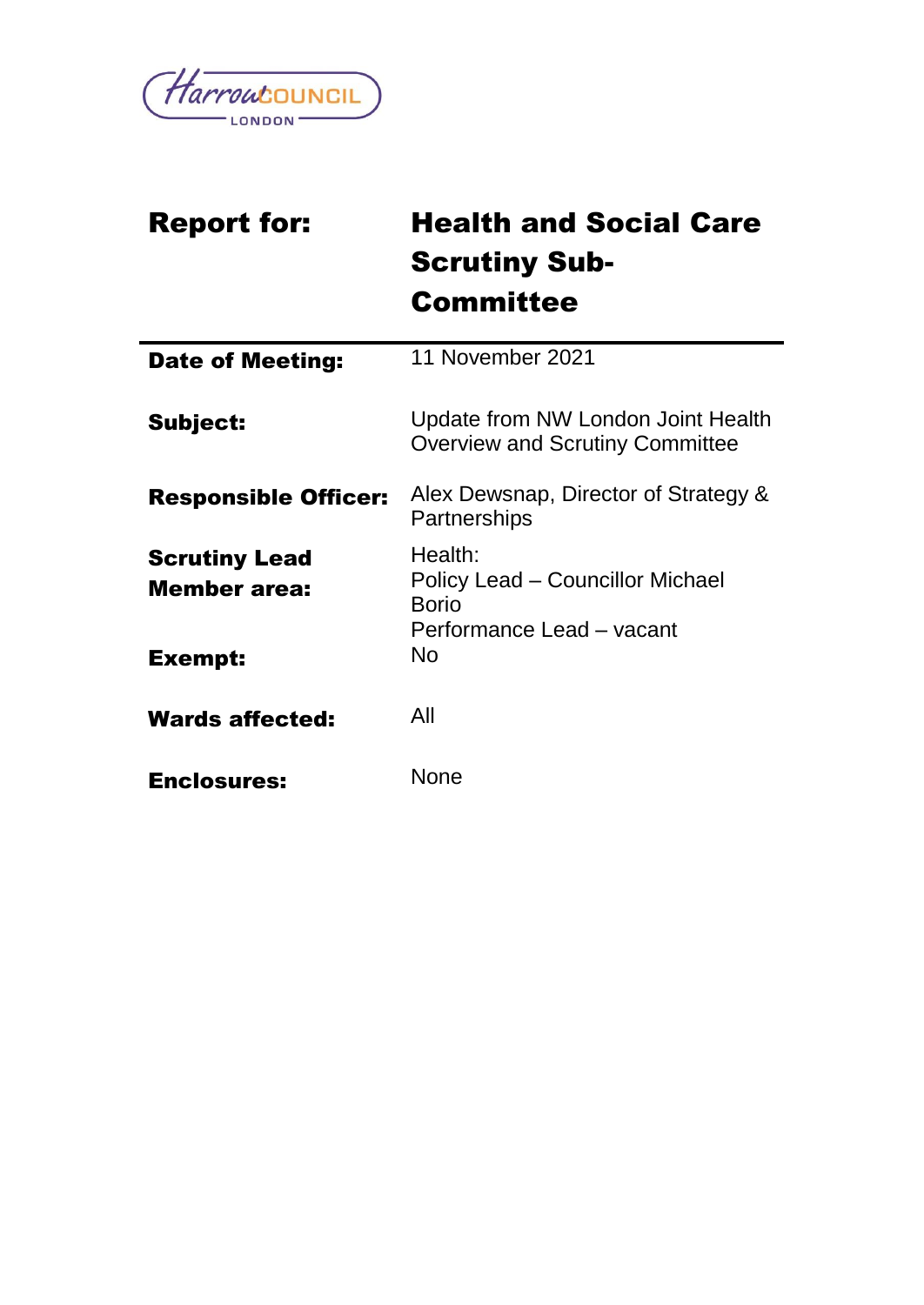# Section 1 – Summary and Recommendations

This report provides an update on discussions held at the meeting of the NW London Joint Health Overview and Scrutiny Committee (JHOSC) on 23 September 2021.

## **Recommendations:**

The Sub Committee is asked to:

- 1. Consider the update and provide any comments / issues that are to be raised through the JHOSC by Harrow's representative.
- 2. Consider the issues raised at the last JHOSC meeting to inform its own consideration of the impact of Covid-19, the roll-out of the vaccination programme at a local level, and local service recovery.

# Section 2 – Report

#### **Background**

The North West London Joint Health Overview and Scrutiny Committee (JHOSC) comprises elected members drawn from the boroughs geographically covered by the NHS NW London Shaping a Healthier Future (SaHF) programme and was set up to consider the proposals and consultation process formally between the period of 2 July and 8 October 2012. The proposals set out the reconfiguration of the accident and emergency provision in North West London. This included changes to emergency maternity and paediatric care with clear implications for out-ofhospital care.

The JHOSC published its final report in October 2012, making recommendations on how the SaHF proposals could be developed and implemented, including the risks that needed to be explored. The JHOSC also recommended that the committee continue to meet beyond the original consultation period to provide ongoing strategic scrutiny of the development and implementation of Shaping a Healthier Future.

Harrow's ongoing participation in the JHOSC examining the implementation of the SaHF ensures that scrutiny of the issues is maintained at a regional level and that Harrow residents' perspectives are put forward to the NHS as it implements the SaHF programme. The Health and Social Care Scrutiny Sub Committee receives regular update reports on the JHOSC so that it can pick up any local issues in its own work programme as well as feed into the JHOSC's agenda planning and deliberations. Harrow's member representatives on the JHOSC for 2019/20 are Councillors Rekha Shah and Vina Mithani.

On 26 March 2019, the Secretary of State for Health announced the closing down of the Shaping a Healthier Future programme. In a letter dated 26 March 2019, the NW London Collaboration of CCGs confirmed the decision and stated: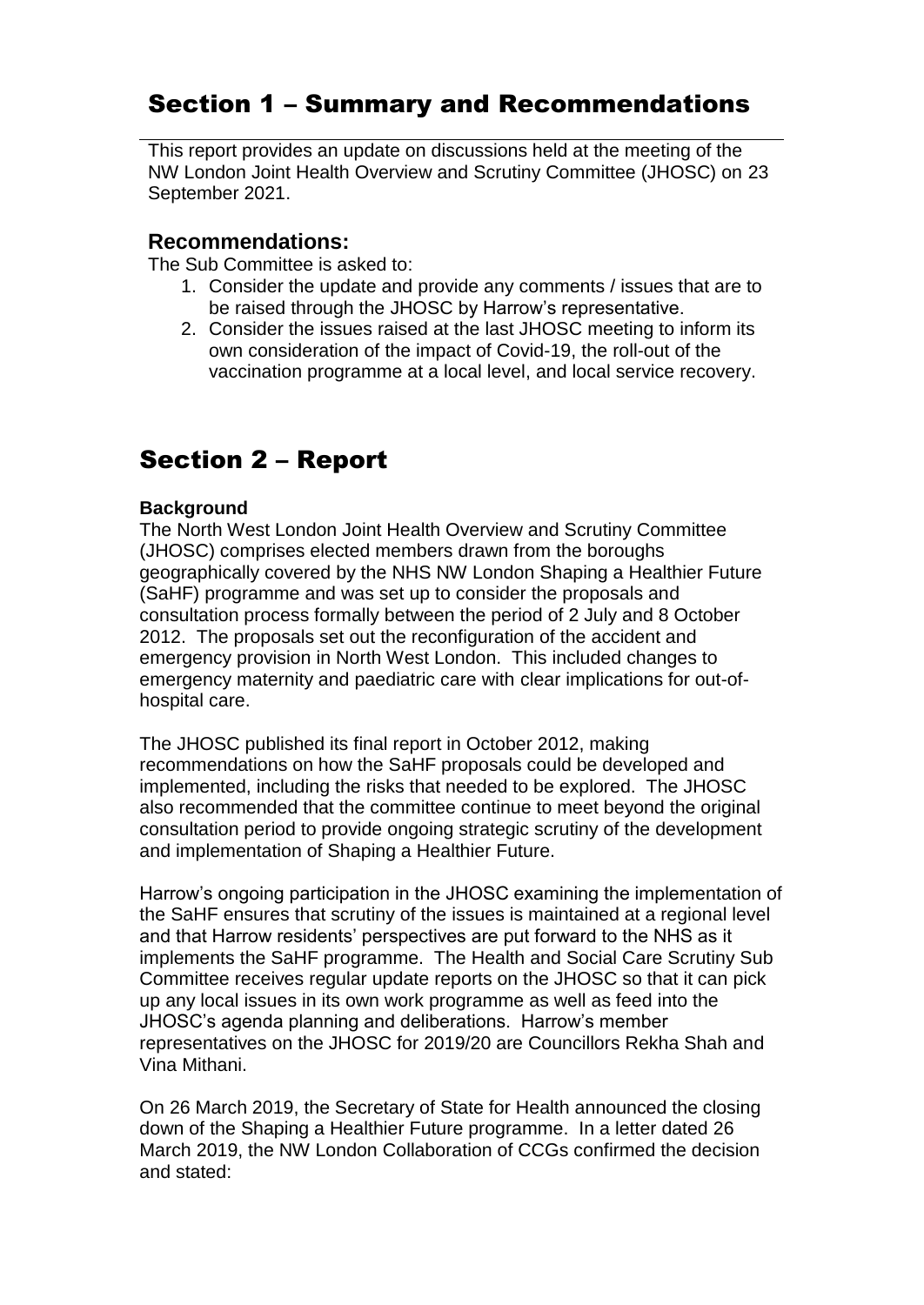*"All parts of the NHS are now in agreement to draw the SaHF programme to a conclusion and bring our on-going efforts to improve health and care together in a new programme as part of our NHS Long Term Plan response. We will not be taking forward the plans as set out in SaHF for changes to Ealing and Charing Cross hospitals, but this does not mean that services across NW London will not change…We want to work with local people, communities and organisations to develop this new plan for NW London, which ensures high quality care for all our residents. We think it should include continuing our expansion of primary and community services and the development of more integrated care. We are also clear that services will need to be configured in such a way as to build a health system that is both clinically and financially sustainable. If we are to improve care and outcomes for local residents, we know that the status quo is not an option. This new plan for health and care in NW London will therefore still need to include changes, involving some difficult decisions and trade-offs, if we are to offer high quality, person-centred care sustainably. By realigning under the NHS Long Term Plan, updating our planning assumptions and enabling all of our staff, patients, partners and stakeholders to be involved in its development and delivery over time, we will have the best possible chance of success."*

The terms of reference for the JHOSC were revised to reflect the closure of the Shaping a Healthier Future programme.

#### **JHOSC meeting 23 September 2021**

The last JHOSC meeting held on 23 September 2021 was a hybrid meeting hosted by Brent Council. Councillor Rekha Shah attended as Harrow's representative. The JHOSC appointed Councillor Ketan Sheth (Brent) as its new chair. Discussion at the meeting focused on:

NW London Acute Hospital Strategy – as four hospitals in the NW London region have plans for re-development, it is timely to develop a strategy for the whole region. This will link into work in population health and health inequalities also. There is no intention to close any acute hospitals.

Integrated Care System (ICS) update – the vaccination update provided that nearly 3 million vaccines have been administered in NW London. The next phase of the programme will be complex as it has four arms: 1) evergreen offer 2) booster offer for over-50s and the clinically extremely vulnerable 3) schools' vaccine 4) 3<sup>rd</sup> vaccine for the CEV. The mental health update recognised that there is currently an unequal offer around mental health services across NW London. In the update on the financial position of the NHS in NW London, the deficit was stated at around £475mill – this is a longstanding deficit which will require NHS partners to work together over the long term to remedy and drive down inefficiencies.

NW London Digital Strategy – NHS colleagues provided an overview of the progress being made with the development of the digital, data and technology transformation plan for the NWL Integrated Care System.